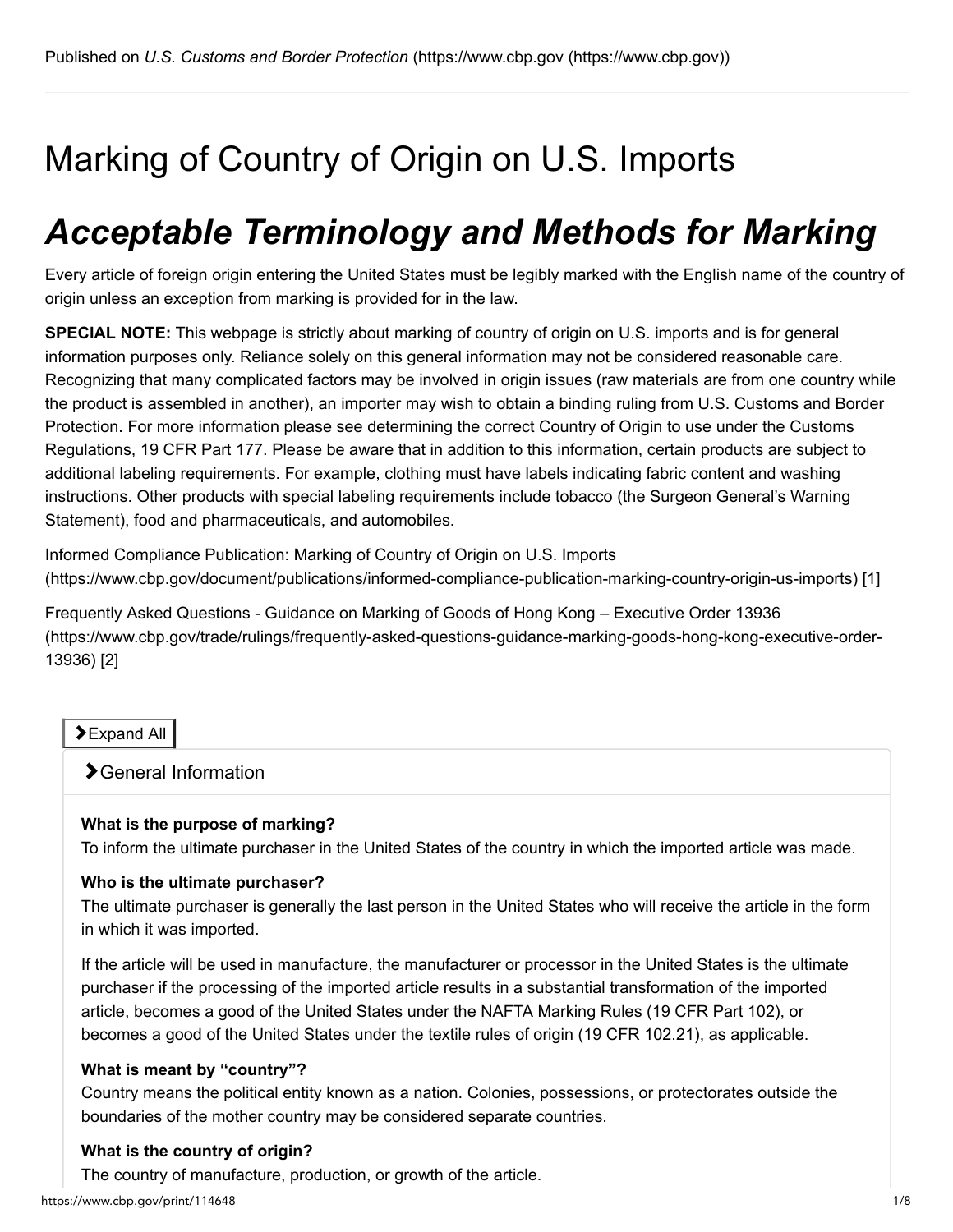#### **Does altering the article in a second country change the country of origin?**

The country of origin of an article may be changed in a secondary country if one of the following occurs:

- 1. If the further work or material added to an article in the second country constitutes a substantial transformation. A substantial transformation occurs if a new article with a different name, character, and use is created.
- 2. For a good from a NAFTA country: if under the NAFTA Marking Rules (19 CFR Part 102) the second country is determined to be the country of origin of the good; or
- 3. For an article considered to be a textile or apparel product (regardless of whether it is a good from a NAFTA country): if the country of origin is determined by the general rules set forth in 19 CFR Part 102.21 to be the second country. For purposes of determining whether a textile or apparel product is from Israel, the general rules in 19 CFR 12.130 apply.

#### **Is it necessary for the words made in or product of to precede the name of the country of origin?**

The phrase "made in" is required only in the case where the name of any locality other than the country or locality in which the article was manufactured appears on the article or its container and may mislead or deceive the ultimate purchaser. The marking "made in (country)" or other words of similar meaning must appear in close proximity to, and in comparable size letters of, the other locality to avoid possible confusion.

Use of the words "assembled in" may be used to indicate the country of origin of an article where the country of origin of the article is the country in which the article was finally assembled. "Assembled in" may be followed by the statement "from components of (the name of the country or countries of origin of all the components)."

#### **Should the marking be of a particular size?**

The marking must be legible. This means it must be of an adequate size, and clear enough, to be read easily by a person of normal vision.

#### **Where should the marking be located?**

The marking should be located in a conspicuous place. It need not be in the most conspicuous place, but it must be where it can be seen with a casual handling of the article. Markings must be in a position where they will not be covered or concealed by subsequent attachments or additions. The marking must be visible without disassembling the item or removing or changing the position of any parts.

#### **How permanent must the marking be?**

The article should be marked as indelibly and permanently as the nature of the product will permit. Marking that will not remain on the article during handling or for any other reason except deliberate removal is not a proper marking.

#### **Abbreviations and Variant Spellings**

Abbreviations that unmistakably indicate the name of a country, such as "Gt. Britain" for Great Britain or "Luxemb" for Luxembourg, are acceptable. Variant spellings which clearly indicate the English name of the country of origin, such as "Brasil" for Brazil and "Italie" for Italy are acceptable. However, it is always preferable to spell out the country's name in full, because any abbreviation may be a cause for confusion.

However, "E.C." or "E.U." for European Community or European Union, respectively, are not acceptable abbreviations since they do not indicate the individual country of origin of the good.

#### **▶Forms of Marking**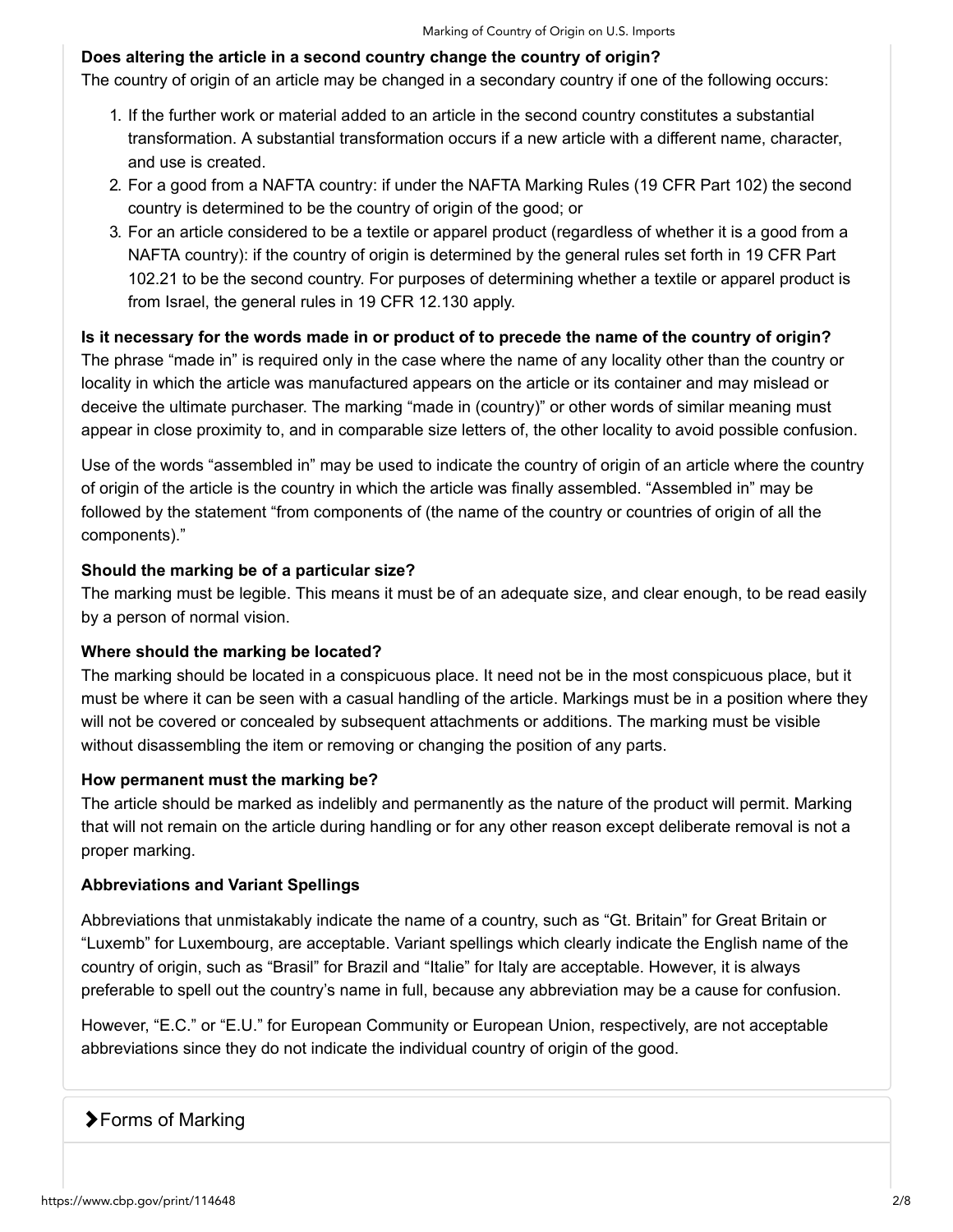#### **What are the acceptable forms of marking?**

The best form of marking is one which becomes a part of the article itself, such as branding, stenciling, stamping, printing, molding, and similar methods.

Other forms of marking will also be acceptable if it is certain that the marking will remain legible and conspicuous until the article reaches the ultimate purchaser in the United States. It is important that this marking withstand handling. This means it must be of a type that can be defaced, destroyed, removed, altered, obliterated, or obscured only by a deliberate act.

#### **What about tags?**

When tags are used, they must be attached in a conspicuous place and in a manner that assures that, unless deliberately removed, they will remain on the article until it reaches the ultimate purchaser.

#### **May adhesive labels be used?**

Labels may be used in some instances, but this is not a recommended form. Often labels become loose due to weather, unsatisfactory adhesive, or other conditions. If this happens, the importer may be subject to the expense of remarking the merchandise.

#### **Marking of Combined Articles**

An article that is to be combined with another article in the United States but which will retain its identity and will not undergo a change in origin must be marked "(Name of imported article) made in (country)."

#### **Marking of Containers**

Usual containers imported filled must be marked with the name of the country of origin of the contents of the usual container, unless the contents are marked with the country of origin and the usual containers can be readily opened for inspection of the contents.

Usual containers imported empty to be filled may be excepted from individual marking if they reach the person or firm that will fill them in a carton or other container marked with the country of origin.

Unusual containers imported empty, to be filled in the United States, must be marked "Container made in (country)."

#### **What is a usual container?**

The container in which an imported article will ordinarily reach the ultimate purchaser. Usual containers or holders are not required to be marked with their own origin when imported filled.

Usual containers, which are goods from a NAFTA country, are not required to be marked with their own origin, whether or not filled.

#### **What is an unusual container?**

These may include containers not ordinarily sold at retail with their contents, or containers which have further use or value after their contents are consumed.

Unusual types of containers must be marked to indicate their own origin when imported filled, in addition to any marking required to indicate the origin of their contents. For example, a vase made in France containing candy made in England must be marked: "Vase made in France, candy made in England."

## **>**Special Statutory Marking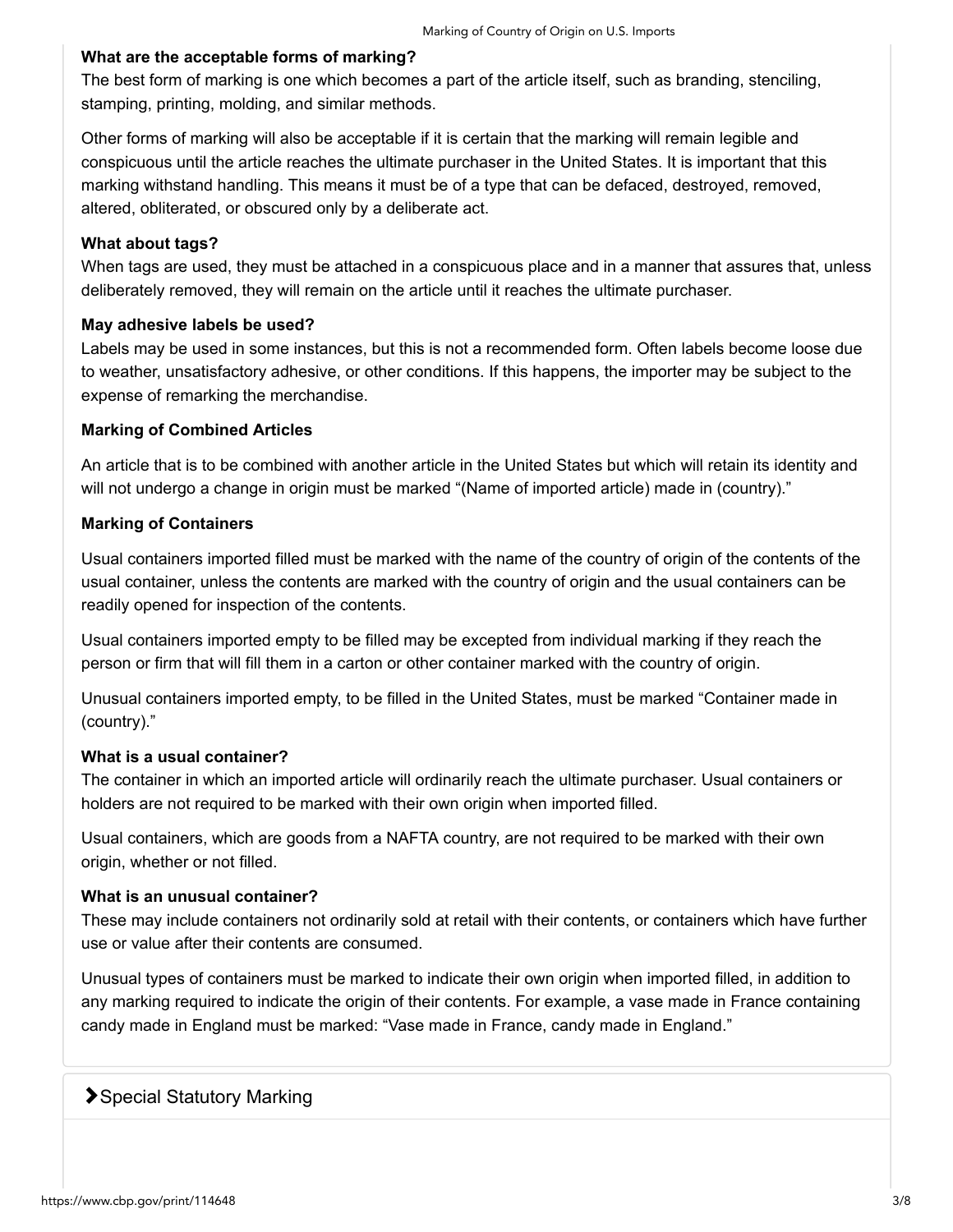#### **What are the special marking requirements for watches and clocks?**

Chapter 91, Additional U.S. Note 4, Harmonized Tariff Schedule of the United States, sets forth special marking requirements for watches and clocks:

(a) Watch movements shall be marked on one or more of the bridges or top plates to show:

- 1. the name of the country of manufacture,
- 2. the name of the manufacturer or purchaser, and
- 3. in words, the number of jewels, if any, serving a mechanical purpose as frictional bearings.

(b) Clock movements shall be marked on the most visible part of the front or back plate to show:

- 1. the name of the country of manufacture,
- 2. the name of the manufacturer or purchaser, and
- 3. the number of jewels, if any.

(c) Watch cases shall be marked on the inside or outside of the back to show:

- 1. the name of the country of manufacture, and
- 2. the name of the manufacturer or purchaser.

(d) Clock cases shall be marked on the most visible part of the outside of the back to show the name of the country of manufacture.

The above movements and cases must be conspicuously and indelibly marked by cutting, die-sinking, engraving, stamping (including by means of indelible ink), or mold-marking. Movements with opto-electronic display only and cases designed for use therewith, whether entered as separate articles or as components of assembled watches or clocks, are excepted from these special marking requirements.

Watches and clocks are also subject to the normal country of origin marking requirements of 19 U.S.C. 1304, and under these requirements, the movement's country of origin should appear conspicuously and legibly on the dial face or on the outside of the back. In addition, watchbands should be marked with the country of manufacture of the band, unless the watchband is attached in the country where the watch was produced.

#### **Special Markings on Certain Articles**

The following articles and parts thereof, unless otherwise subject to the marking exceptions provided for in 19 U.S.C. 1304, must be marked legibly and conspicuously with their country of origin by die-stamping, cast-inmold lettering, etching (acid or electrolytic), engraving, or by means of metal plates which bear the prescribed marking and which are securely attached to the article in a conspicuous place by welding, screws, or rivets:

- *Knives, forks, steels*
- *Cleavers, clippers, shears*
- *Scissors, safety razors, blades for safety razors*
- *Surgical instruments, dental instruments*
- *Scientific and laboratory instruments*
- *Pliers, pincers, nippers and hinged hand-tools for holding and splicing wire Vacuum containers and parts of the above articles*

#### **What are the special marking requirements for other articles?**

Pipes and pipe fittings of iron, steel or stainless steel must be marked by means of die stamping, cast-in-mold lettering, etching, engraving, or continuous paint stenciling. If it is commercially or technically infeasible to mark by one of these five methods, the marking may be done by an equally permanent method of marking, or, in the case of small-diameter pipe tube and fittings, by tagging the bundles.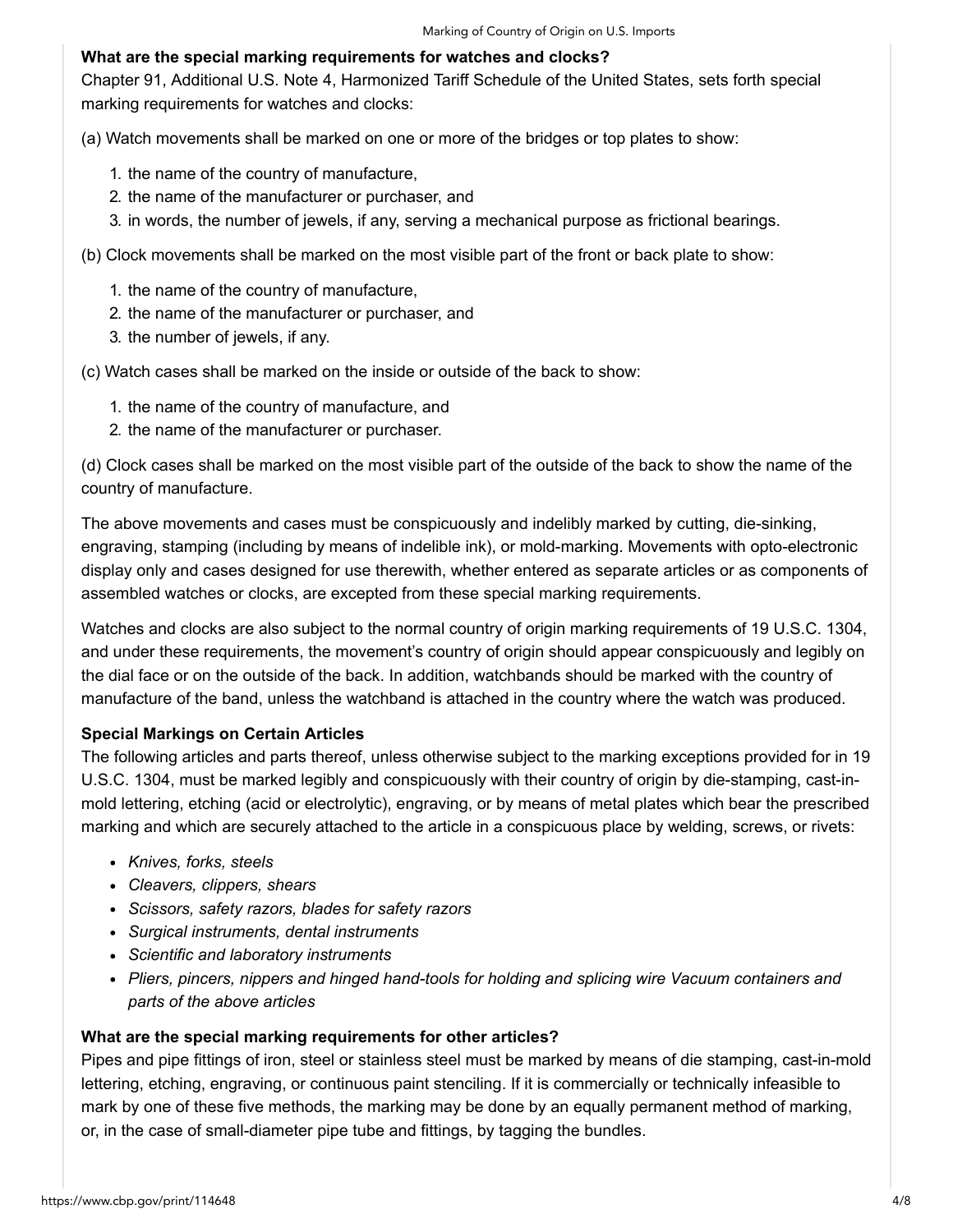Compressed gas cylinders designed for use in the transport and storage of compressed gases must be marked by means of die stamping, molding, etching, raised lettering or an equally permanent method of marking.

Manhole rings or frames, covers, and assemblies thereof must be marked on the top surface by means of die stamping, cast-in-mold lettering, etching, engraving, or an equally permanent method of marking.

# Articles Not Requiring Marking

#### **What articles are excepted from marking by 19 U.S.C. 1304?**

- An article that is incapable of being marked;
- An article that cannot be marked prior to shipment to the United States without injury to the article;
- An article that cannot be marked prior to shipment to the United States except at an expense economically prohibitive of its importation;
- When the container of an article reasonably indicates the article's origin; that is, the marked container reaches the ultimate purchaser unopened.
- The article is a crude substance;
- The article is imported for use by the importer and is not intended for sale in its imported or any other form;
- The article is to be processed in the United States by the importer, or for his account, in such a manner that any marking would be permanently concealed, obliterated, or destroyed;
- When the ultimate purchaser, by reason of the article's character or by reason of the circumstances of its importation, necessarily must know, or in the case of a good from a NAFTA country, reasonably must know, the country of origin of such article even though it is not marked to indicate its origin;
- The article was produced more than 20 years prior to its importation into the United States;
- Articles of a class or kind (listed below) imported in substantial quantities for a five year period immediately preceding January 1, 1937, and which were not required to be marked.
	- *Art, works of.*
	- *Articles classified under subheadings*
	- *9810.00.15, 9810.00.25, 9810.00.40 and 9810.00.45, Harmonized Tariff Schedule of the United States.*
	- *Articles entered in good faith as antiques and rejected an unauthentic.*
	- *Bagging, waste.*
	- *Bags, jute.*
	- *Bands, steel.*
	- *Beads, unstrung.*
	- *Bearings, ball 5/8-inch or less in diameter.*
	- *Blanks, metal, to be plated.*
	- *Bodies, harvest hat.*
	- *Bolts, nuts, and washers.*
	- *Briarwood in blocks.*
	- *Briquettes, coal or coke.*
	- *Buckles, one-inch or less in greatest dimension.*
	- *Burlap.*
	- *Buttons.*
	- *Cards, playing.*
	- *Cellophane and celluloid in sheets, bands, or strips.*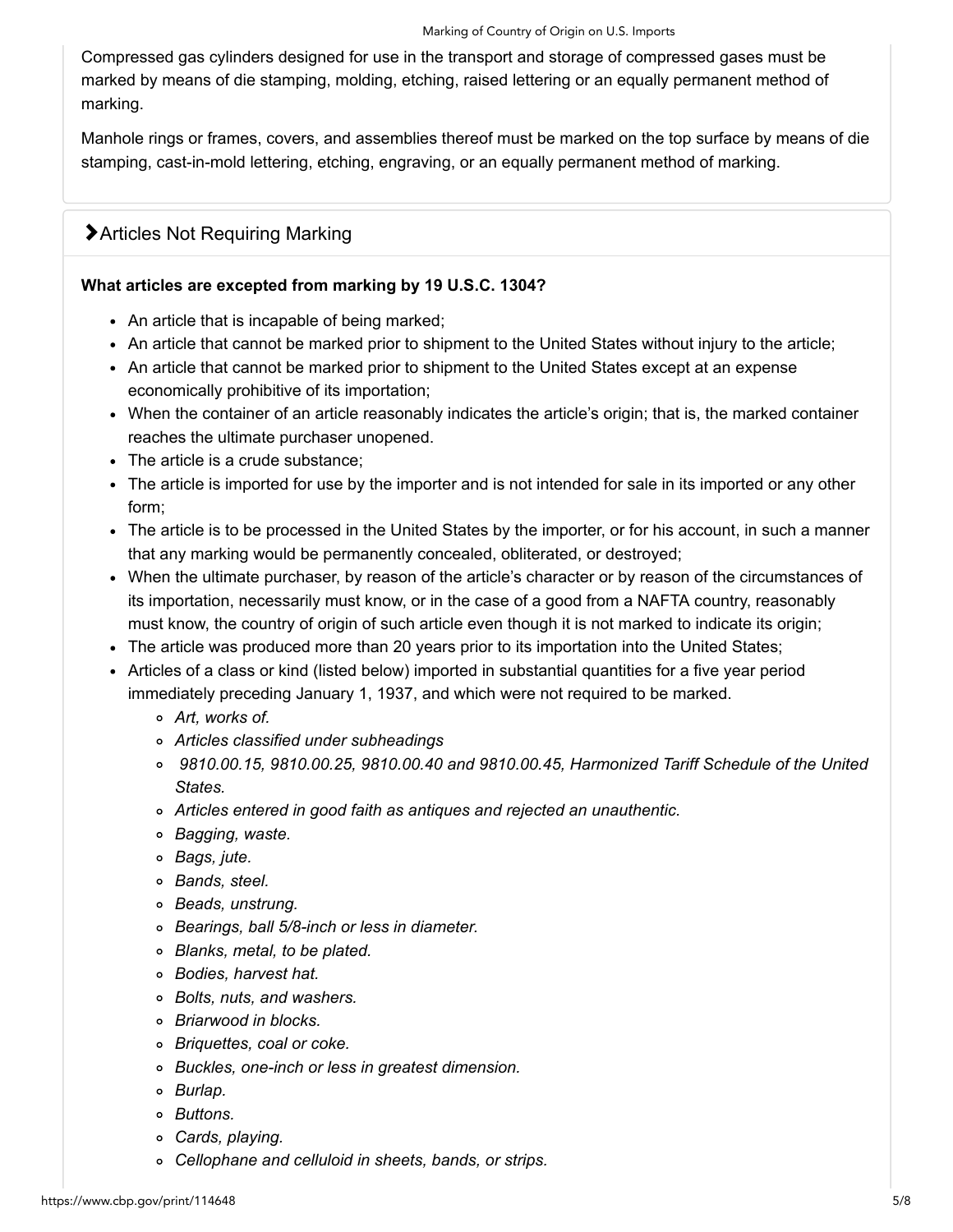#### Marking of Country of Origin on U.S. Imports

- *Chemicals, drugs, medicinal and similar substances, when imported in capsules, pills, tablets, lozenges, or troches.*
- *Cigars and cigarettes.*
- *Covers, straw bottle.*
- *Dies, diamond wire, unmounted.*
- *Dowels*
- *Effects, theatrical.*
- *Eggs.*
- *Feathers.*
- *Firewood.*
- *Flooring: not further manufactured than planed, tongued and grooved. Flowers, artificial, except bunches.*
- *Flowers, cut.*
- *Glass, cut to shape and size for use in clocks, hand, pocket, and purse mirrors, and other glass of similar shapes and sizes, not including lenses or watch crystals.*
- *Glides, furniture, except glides with prongs.*
- *Hairnets.*
- *Hides, raw.*
- *Hooks, fish (except snelled fish hooks).*
- *Hoops (wood), barrel.*
- *Laths.*
- *Leather, except finished.*
- *Livestock.*
- *Lumber, sawed.*
- *Metal bars, except concrete reinforcement bars; billets; blocks; blooms; ingots; pigs; plates; sheets, except galvanized sheets; shafting, slabs, and metal in similar forms.*
- *Mica not further manufactured than cut or stamped to dimensions, shape or form. Monuments.*
- *Nails, spikes, and staples.*
- *Natural products, such as vegetables, fruits, nuts, berries, and live or dead animals, fish, and birds, all the foregoing which are in their natural state or not advanced in any manner further than is necessary for their safe transportation.*
- *Nets, bottle, wire.*
- *Paper, newsprint.*
- *Paper, stencil.*
- *Paper, stock.*
- *Parchment and vellum.*
- *Parts for machines imported from some country as parts.*
	- *Pickets (wood).*
	- *Pins, tuning.*
- *Plants, shrubs and other nursery stock.*
	- *Plugs, tie.*
	- *Poles, bamboo.*
- *Posts (wood), fence.*
- *Pulpwood.*
- *Rags (including wiping rags).*
- *Rails, joint bars, and tie plates covered by subheadings 7302.10.10 through 7302.90.00, Harmonized*
- *Tariff Schedule of the United States.*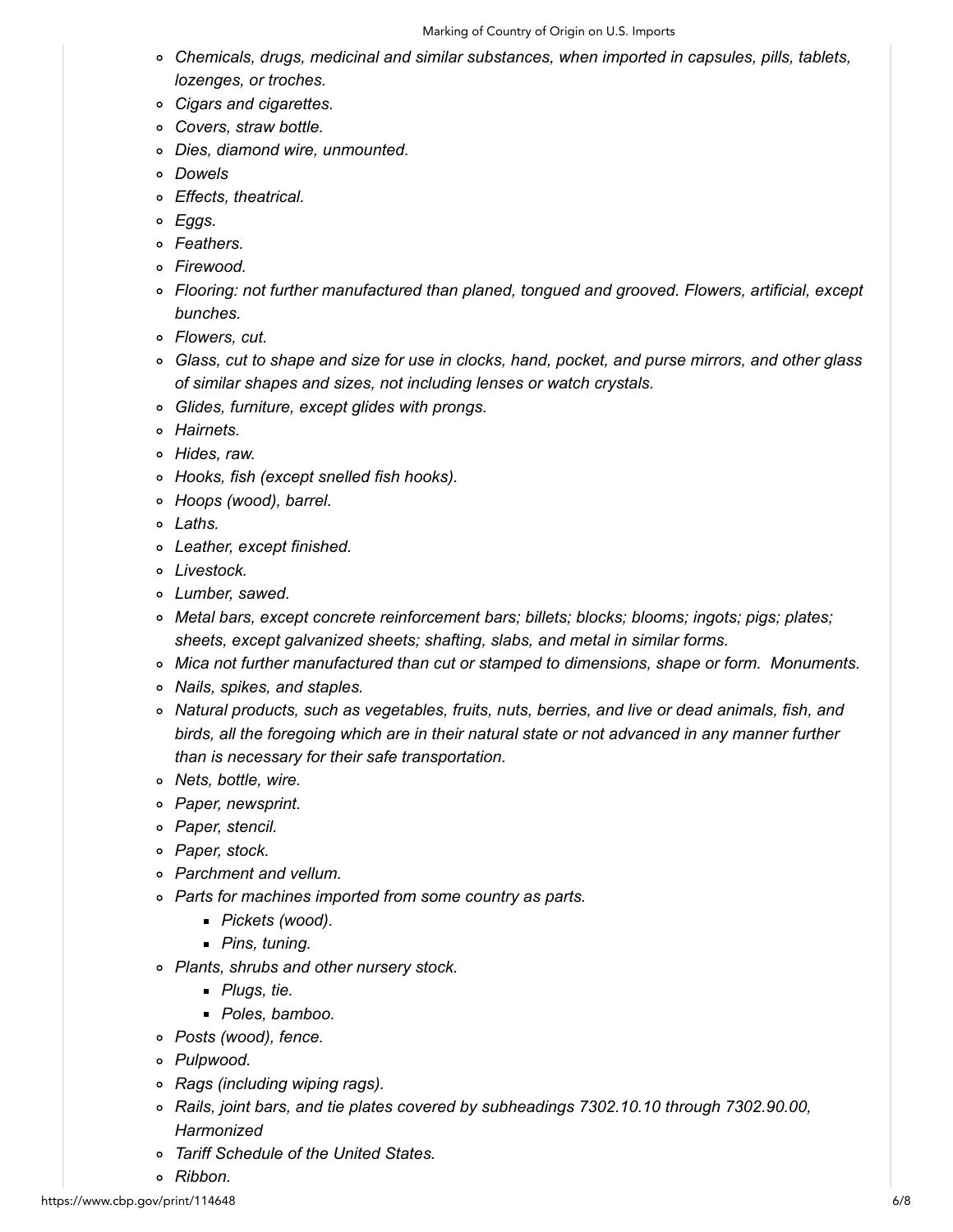- *Rivets.*
- *Rope, including wire rope; cordage; cords; twines, threads, and yarns.*
- *Scrap and waste.*
- *Screws.*
- *Shims, track.*
- *Shingles (wood) bundles of (except bundles of red cedar shingles).*
- *Skins, fur, dressed or dyed.*
- *Skins, raw fur.*
- *Sponges.*
- *Springs, watch.*
- *Stamps, postage and revenue, and other articles covered in subheadings 9704.00.00 and 4807.00.00, Harmonized Tariff Schedule of the United States. Staves (wood), barrel.*
- *Steel, hoop.*
- *Sugar, maple.*
- *Ties (wood), railroad.*
- *Tides, not over one inch in greatest dimension.*
- *Timbers, sawed.*
- *Tips, penholder.*
- *Trees, Christmas.*
- *Weights, analytical and precision, in sets.*
- *Wicking, candle.*
- *Wire, except barbed.*

#### **Are there other articles not required to be marked with the country of origin? Yes, the following:**

- 1. Articles valued at not more than \$200 that are passed without the filing of a customs entry.
- 2. Articles brought into a foreign trade zone or a bonded warehouse for immediate exportation or for transportation and exportation.
- 3. Products of American fisheries which are free of duty.
- 4. Products of possessions of the United States.
- 5. Products of the United States exported and returned.
- 6. Bona fide gifts from persons in foreign countries, provided the aggregate value of articles received by one person on one day and exempted from the payment of duty should not exceed \$100 retail value.
- 7. Goods of a NAFTA country that are original works of art.
- 8. Ceramic bricks; diodes, transistors and similar semiconductor devices; photosensitive semiconductor devices, electronic integrated circuits and microassemblies that are goods of a NAFTA country.
- 9. Certain coffee and tea products.
- 10. Certain spice products.
- 11. Silk scarves and silk fabric.

#### **When an article is not required to be marked with the country of origin, does the immediate container have to be marked?**

Yes, unless that article is excepted from marking under clause (F), (G), or (H) indicated above, or the article is specifically not subject to the statutory marking requirements of 19 U.S.C. 1304.

#### **E**Repacked Articles